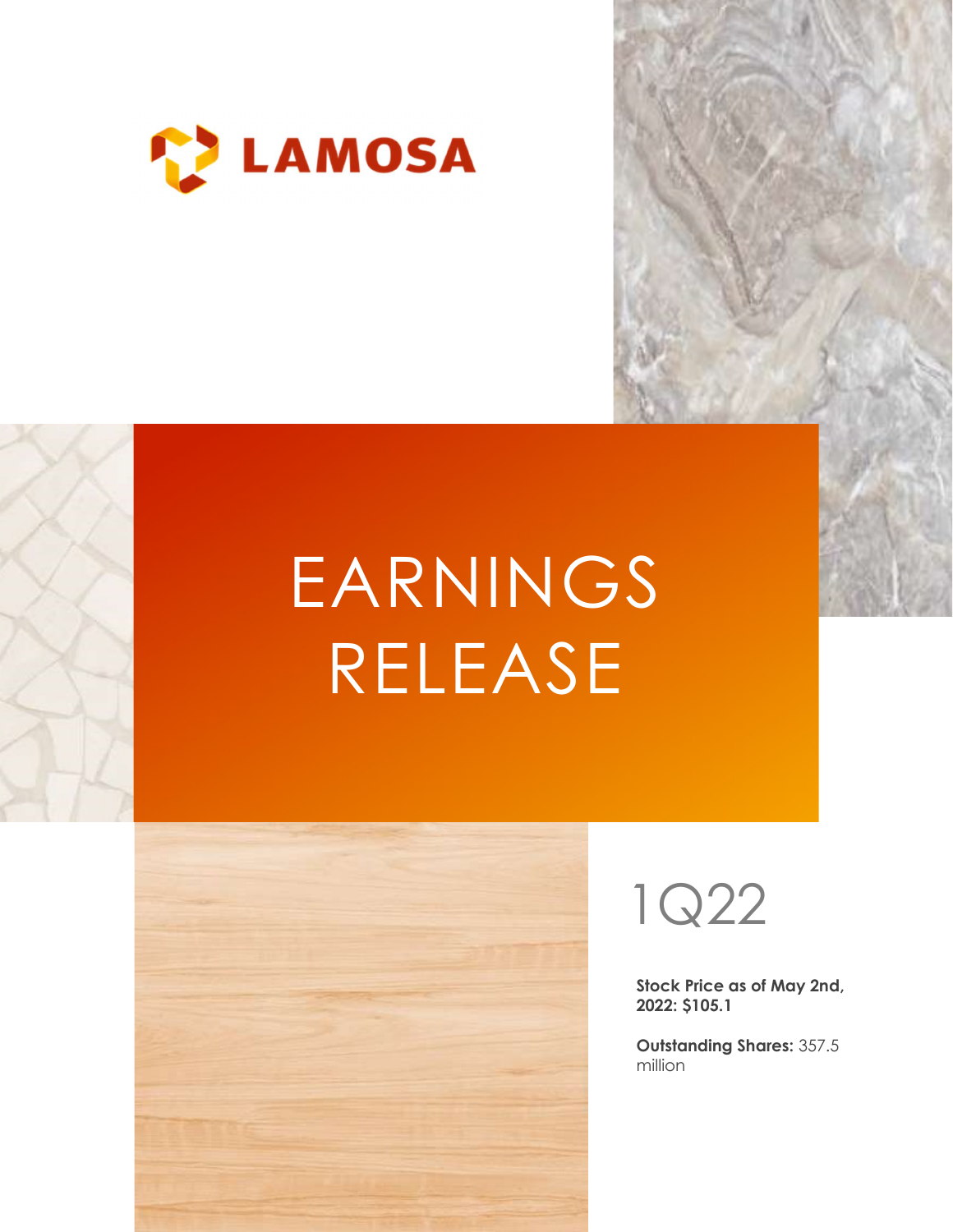## Net debt to EBITDA ratio 1.2x.

| Growth in Sales and EBITDA of 45% and 40%, respectively.                                                                                    |            |            |                  |
|---------------------------------------------------------------------------------------------------------------------------------------------|------------|------------|------------------|
|                                                                                                                                             |            |            |                  |
| Results driven by acquisitions with a healthy financial structure.                                                                          |            |            |                  |
|                                                                                                                                             |            |            |                  |
|                                                                                                                                             |            |            |                  |
| Net debt to EBITDA ratio 1.2x.                                                                                                              |            |            |                  |
|                                                                                                                                             |            |            |                  |
| Figures in millions of nominal Mexican Pesos. Figures may vary due to                                                                       |            |            |                  |
| rounding.                                                                                                                                   |            |            |                  |
| Figures calculated under IFRS.                                                                                                              |            |            |                  |
|                                                                                                                                             |            |            |                  |
| <b>Income Statement</b>                                                                                                                     | 1 Q        | 1Q         |                  |
|                                                                                                                                             | 2021       | 2022       | Var <sub>%</sub> |
| Net Sales                                                                                                                                   | 6,087      | 8.847      | 45%              |
| Cost of Sales                                                                                                                               | 3,262      | 4,867      | 49%              |
| <b>Gross Profit</b>                                                                                                                         | 2,825      | 3,980      | 41%              |
|                                                                                                                                             |            |            |                  |
| <b>Gross Margin</b>                                                                                                                         | 46%        | 45%        |                  |
| <b>Operating Expenses</b>                                                                                                                   | 1,394      | 2,005      | 44%              |
| Operating Income                                                                                                                            | 1,426      | 2,032      | 42%              |
| <b>Operating Margin</b>                                                                                                                     | 23%        | 23%        |                  |
| <b>EBITDA</b>                                                                                                                               | 1,627      | 2,271      | 40%              |
| <b>EBITDA Margin</b>                                                                                                                        | 27%        | 26%        |                  |
| Comprehensive Financing                                                                                                                     |            |            |                  |
| Cost                                                                                                                                        | 242        | -51        | $-121%$          |
| Net Income                                                                                                                                  | 787        | 1,573      | 100%             |
| Net Margin                                                                                                                                  | 13%        | 18%        |                  |
|                                                                                                                                             |            |            |                  |
|                                                                                                                                             |            |            |                  |
|                                                                                                                                             | 1Q         | 1Q         |                  |
|                                                                                                                                             | 2021       | 2022       | Var %            |
|                                                                                                                                             | 2,145      | 3,657      | 71%              |
| Foreign Sales                                                                                                                               |            |            |                  |
|                                                                                                                                             | <b>DEC</b> | <b>MAR</b> |                  |
|                                                                                                                                             |            |            |                  |
|                                                                                                                                             |            |            | Var %            |
|                                                                                                                                             | 2021       | 2022       |                  |
| Net Debt                                                                                                                                    | 7,311      | 9,623      | 32%              |
| Net Debt / EBITDA <sup>1</sup>                                                                                                              | 1.0        | 1.2        |                  |
|                                                                                                                                             |            |            |                  |
| $Capex^2$                                                                                                                                   | 105        | 2,768      |                  |
| <sup>1</sup> EBITDA Last Twelve Months as of March 2022.                                                                                    |            |            |                  |
| <sup>2</sup> Refers mainly to machinery and equipment year-to-date investments as of<br>March 2022, and FANOSA acquisition US\$115 million. |            |            |                  |

|                      | 1 ດ  | - 1 Q         |     |
|----------------------|------|---------------|-----|
|                      | 2021 | 2022 Var %    |     |
| <b>Foreign Sales</b> |      | $2,145$ 3,657 | 71% |

|                      | <b>DEC</b> | <b>MAR</b> |       |
|----------------------|------------|------------|-------|
|                      | 2021       | 2022       | Var % |
| Net Debt             | 7,311      | 9,623      | 32%   |
| Net Debt / $EBITDA1$ | I .O       | .2         |       |
| $Capex^2$            | 105        | 2,768      |       |

|                                                                                                 | 1 <sub>Q</sub> | 1Q            |           |           |            |              |              |              |            |
|-------------------------------------------------------------------------------------------------|----------------|---------------|-----------|-----------|------------|--------------|--------------|--------------|------------|
|                                                                                                 | 2021           | 2022          | Var %     |           |            |              |              |              |            |
| <b>Foreign Sales</b>                                                                            | 2,145          | 3,657         | 71%       |           |            |              |              |              |            |
|                                                                                                 |                |               |           |           |            |              |              |              |            |
|                                                                                                 | <b>DEC</b>     | <b>MAR</b>    |           |           |            |              |              |              |            |
|                                                                                                 | 2021           | 2022          | Var %     |           |            |              |              |              |            |
| Net Debt                                                                                        | 7,311          | 9.623         | 32%       |           |            |              |              |              |            |
| $Net$ Debt / $EBITDA1$                                                                          | 1.0            | 1.2           |           |           |            |              |              |              |            |
| $Capex^2$                                                                                       | 105            | 2,768         |           |           |            |              |              |              |            |
| <sup>1</sup> EBITDA Last Twelve Months as of March 2022.                                        |                |               |           |           |            |              |              |              |            |
| <sup>2</sup> Refers mainly to machinery and equipment year-to-date investments as of            |                |               |           |           |            |              |              |              |            |
| March 2022, and FANOSA acquisition US\$115 million.                                             |                |               |           |           |            |              |              |              |            |
|                                                                                                 |                |               |           |           |            |              |              |              |            |
| Grupo Lamosa's first-quarter results allowed it to keep up its brisk pace of growth and sustain |                |               |           |           |            |              |              |              |            |
| high operating margins despite sharp increases in the cost of its main inputs.                  |                |               |           |           |            |              |              |              |            |
|                                                                                                 |                |               |           |           |            |              |              |              |            |
| Consolidated sales for 1Q22 totaled MXN 8.85 billion, up 45% over the MXN 6.09 billion          |                |               |           |           |            |              |              |              |            |
| reported in the year-earlier quarter. This advance was underpinned by recent acquisitions in    |                |               |           |           |            |              |              |              |            |
| Mexico and abroad. Excluding these additional revenues, the organic growth would have           |                |               |           |           |            |              |              |              |            |
| been 13%.                                                                                       |                |               |           |           |            |              |              |              |            |
|                                                                                                 |                |               |           |           |            |              |              |              |            |
| <b>Sales breakdown</b>                                                                          |                | <b>México</b> |           |           | Foreign    |              |              | <b>Total</b> |            |
|                                                                                                 | $1Q-21$        | 1Q-22         | Var %     | $1Q-21$   | $1Q-22$    | <u>Var %</u> | $1Q-21$      | $1Q - 22$    | Var %      |
| Sales                                                                                           | 3,943          | 5,189         | 32%       | 2,145     | 3,657      | 71%          | 6,087        | 8,847        | 45%        |
| EBIT                                                                                            | 906            | 1,277         | 41%       | 520       | 754        | 45%          | 1,426        | 2,032        |            |
|                                                                                                 |                |               |           |           |            |              |              |              |            |
|                                                                                                 |                |               |           |           |            |              |              |              | 42%        |
| Dep. & Amort. and Others<br><b>EBITDA</b>                                                       | 127<br>1,033   | 137<br>1,414  | 8%<br>37% | 74<br>594 | 103<br>857 | 39%<br>44%   | 201<br>1,627 | 239<br>2,271 | 19%<br>40% |

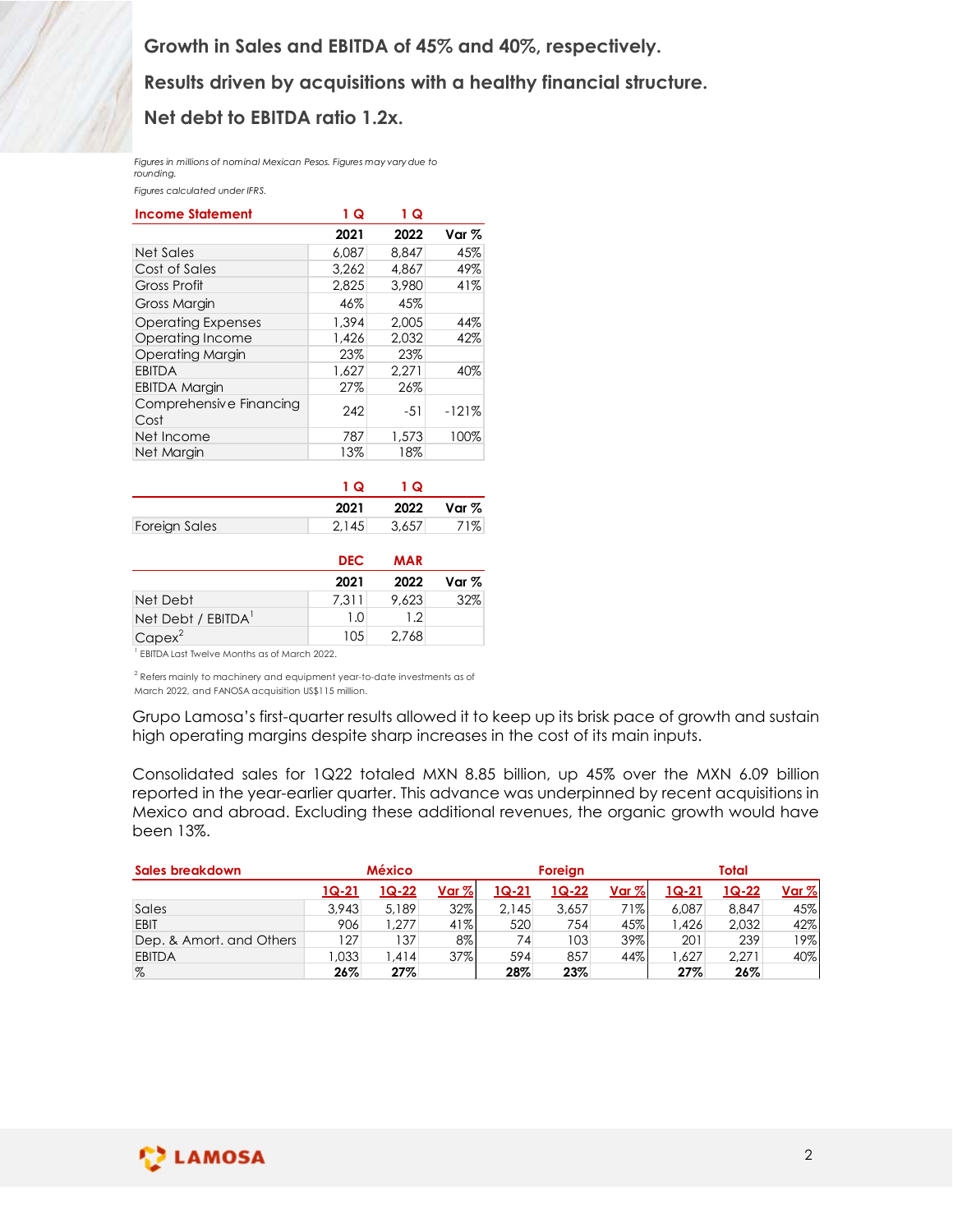San Pedro Garza García, Nuevo Leon, Mexico, May 2nd, 2022. Grupo Lamosa announces its results related to the first quarter of 2022.

Figures in millions of Mexican Pesos. Figures may vary due to rounding. Figures calculated under International Financial Reporting Standards.

#### SALES

Sales in Mexico in the first three months of the year totaled MXN 5.19 billion, 59% of total sales and a 32% advance over the MXN 3.94 billion booked in 1Q21. This growth was favored by the incorporation of operations at FANOSA, a leading manufacturer of expanded polystyrene products, into the Adhesives business starting from January 2022.



#### FOREIGN SALES

In recent years Grupo Lamosa has pursued a strategy of growth and expansion to scale back its reliance on the domestic market. Sales outside of Mexico in the first quarter of the year came to MXN 3.66 billion, or 41% of total revenues, and were 71% higher than the MXN 2.14 billion reported for the first quarter of last year. The growth was fueled by the results of Roca Tiles, a ceramic tile company incorporated in September 2021, with operations in Spain, Brazil and the United States. the division of scale<br>
this de of Mexico in the first quarter of the<br>
nues, and were 71% higher than the MXN<br>
r. The growth was fueled by the results of<br>
d in September 2021, with operations in<br>
and the set of the set of **SN SALES**<br>
In years Grupo Lamosa has pursued a strategy of growth and expansion to scale<br>
reliance on the domestic market. Sales outside of Mexico in the first quarter of the<br>
time to MXN 3.66 billion, or 41% of total re







Domestic Foreign

 $\overline{0}$  and  $\overline{0}$  and  $\overline{0}$  and  $\overline{0}$  and  $\overline{0}$  and  $\overline{0}$  and  $\overline{0}$  and  $\overline{0}$  and  $\overline{0}$  and  $\overline{0}$  and  $\overline{0}$  and  $\overline{0}$  and  $\overline{0}$  and  $\overline{0}$  and  $\overline{0}$  and  $\overline{0}$  and  $\overline{0}$  and

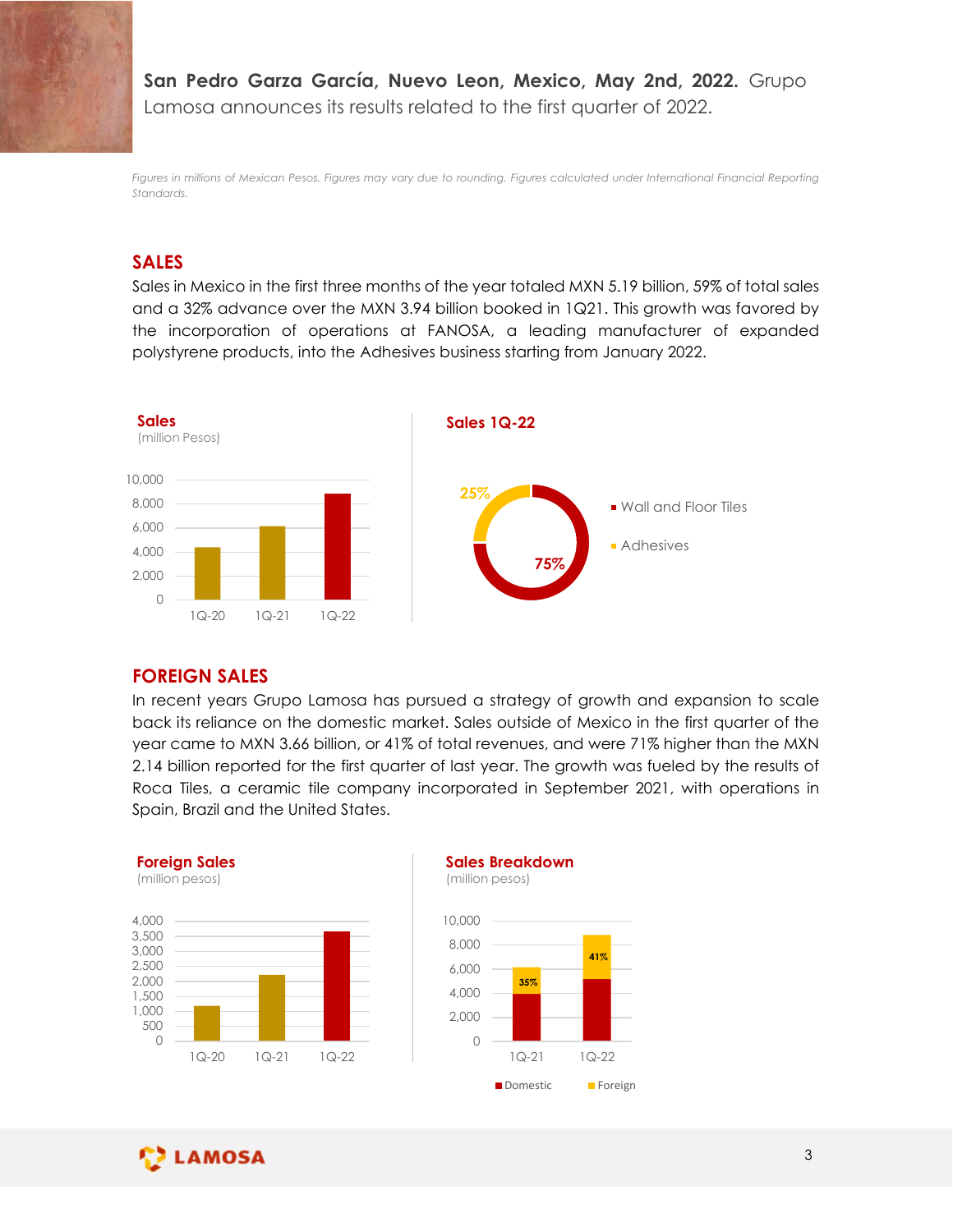

# PERFORMANCE PER BUSINESS SEGMENT

| PERFORMANCE PER BUSINESS SEGMENT                                                                                      |                             |                       |              |                  |                |              |                       |                    |            |
|-----------------------------------------------------------------------------------------------------------------------|-----------------------------|-----------------------|--------------|------------------|----------------|--------------|-----------------------|--------------------|------------|
|                                                                                                                       |                             |                       |              |                  |                |              |                       |                    |            |
|                                                                                                                       |                             |                       |              |                  |                |              |                       |                    |            |
|                                                                                                                       |                             |                       |              |                  |                |              |                       |                    |            |
|                                                                                                                       |                             |                       |              |                  |                |              |                       |                    |            |
|                                                                                                                       |                             |                       |              |                  |                |              |                       |                    |            |
| At the end of the first quarter of the year, Grupo Lamosa's businesses showed outstanding<br>growth in their results. | <b>Wall and Floor Tiles</b> |                       |              | <b>Adhesives</b> |                |              | <b>Total</b>          |                    |            |
|                                                                                                                       |                             |                       |              |                  |                |              |                       |                    |            |
|                                                                                                                       | $1Q-21$                     | <u>1Q-22</u><br>6,669 | Var %<br>41% | $1Q-21$          | 1Q-22<br>2,178 | Var %<br>61% | <u>1Q-21</u><br>6,087 | $1Q - 22$<br>8,847 | Var %      |
| Sales<br>EBIT                                                                                                         | 4,737<br>1,118              | 1,592                 | 42%          | 1,350<br>359     | 417            | 16%          | 1,426                 | 2,032              | 45%<br>42% |
| Dep. & Amort. and Others                                                                                              | 164                         | 189                   | 15%          | 17               | 30             | 75%          | 201                   | 239                | 19%        |
| <b>EBITDA</b><br>$\%$                                                                                                 | 1,282<br>27%                | 1,782<br>27%          | 39%          | 376<br>28%       | 447<br>21%     | 19%          | 1,627<br>27%          | 2,271<br>26%       | 40%        |

# WALL AND FLOOR TILES

The wall and floor tile business posted MXN 6.67 billion in sales for the first quarter, 75% of the group's total sales and up 41% over the MXN 4.74 billion sold in the first quarter of 2021. Excluding Roca Tiles' results during 1Q21 the growth in this division's sales would be 14%.

## ADHESIVES

For the adhesives business, first-quarter sales totaled MXN 2.18 billion, 25% of consolidated revenues and 61% more than the MXN 1.35 billion in sales reported for the year-earlier quarter. The growth of this business was favored by the incorporation of FANOSA's operations as of January 2022. Excluding FANOSA's results, the increase in revenues would be 9%.

## OPERATING INCOME

Operating income closed out the first quarter of the year at MXN 2.03 billion, 23% of sales and 42% above the 1Q21 level of MXN 1.43 billion. Higher revenues in all of the Group's divisions, combined with its drive to operate more efficiently and focus on cost and expense optimization, drove sharply higher operating results and profitability back to above prepandemic levels.

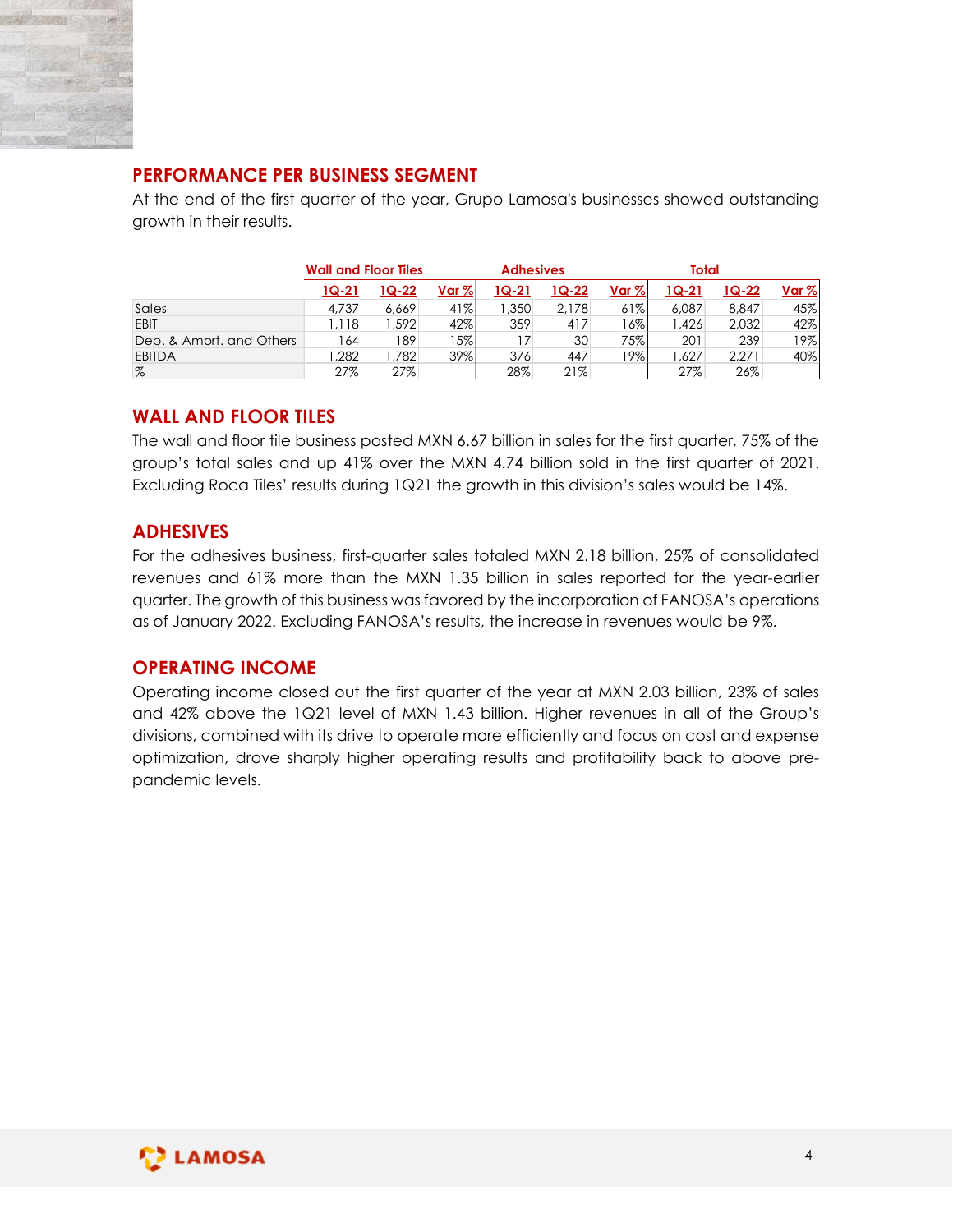

EBITDA in the first three months of the year was MXN 2.27 billion, a margin to sales of 26%, and 40% above the 1Q21 level of MXN 1.63 billion.



# NET INCOME

Comprehensive financing result got a boost from the peso's 3% year-to-date appreciation against the dollar, generating foreign-exchange gains of MXN 233 million, compared to a loss of MXN 197 million booked on the same line in 1Q21. This offset the rise in net interest expense from MXN 67 million to MXN 81 million, attributable to higher debt and higher interest rates. With this, the comprehensive financing result was a gain of MXN 51 million in the first quarter of the year, turning around from an expense of MXN 242 million for the year-earlier quarter. a boost from the peso's 3% year-to-date appreciation<br>n-exchange gains of MXN 233 million, compared to a<br>leading million, atthouted to higher debt and higher interest<br>in million, atthouted to higher debt and higher interes S year-to-date appreciation<br>
233 million, compared to a<br>
offset the rise in net interest<br>
ther debt and higher interest<br>
of MXN 51 million in the first<br>
12 million for the year-earlier<br>
2 million for the year-earlier<br>
for MAN 177 filminon booked or the same line music in the same line in the same of the particle is the non-<br>the from MXN 37 million to MXN 81 million, affitioutable to higher debt and higher interests<br>With this, the comprehens **NET INCOME**<br>
1G-21 1G-22 1<br>
1G-22 1G-22 1G-22 1G-22 1G-22 1G-22 1G-22 1G-22 1G-22 1G-22 1G-22 1G-22 1G-22 1G-22 1G-22 1G-22 1G-23 16 MXN 2G3 millions of MXN 2G3 millions of MXN 2G3 millions of MXN 2G3 millions of MXN 1G3 10-20 10-21 10-22<br> **NET INCOME**<br>
Comprehensive financing result got a boost from the peso's 3% year-to-against the dollar, generating foreign-exchange gians of MXN 233 million<br>
loss of MXN 197 million booked on the same l

Higher operating results and the improved comprehensive financing result pushed net profits to double their year-earlier levels, coming in at MXN 1.57 billion for the first quarter. This is a margin to sales of 18%, and 100% more than the MXN 787 million posted for the first quarter of last year.



| <b>Net Comprehensive</b><br><b>Financing Cost</b> | YTD   | YTD    |          |
|---------------------------------------------------|-------|--------|----------|
|                                                   | 1Q-21 | 1Q-22  | Var %    |
| Net Financial Expense                             | 67    | 81     | 21%      |
| Exchange (Gain) Loss                              | 197   | $-233$ | $-218\%$ |
| <b>Others</b>                                     | $-22$ | 100    |          |
|                                                   | 242   | $-51$  | $-121%$  |